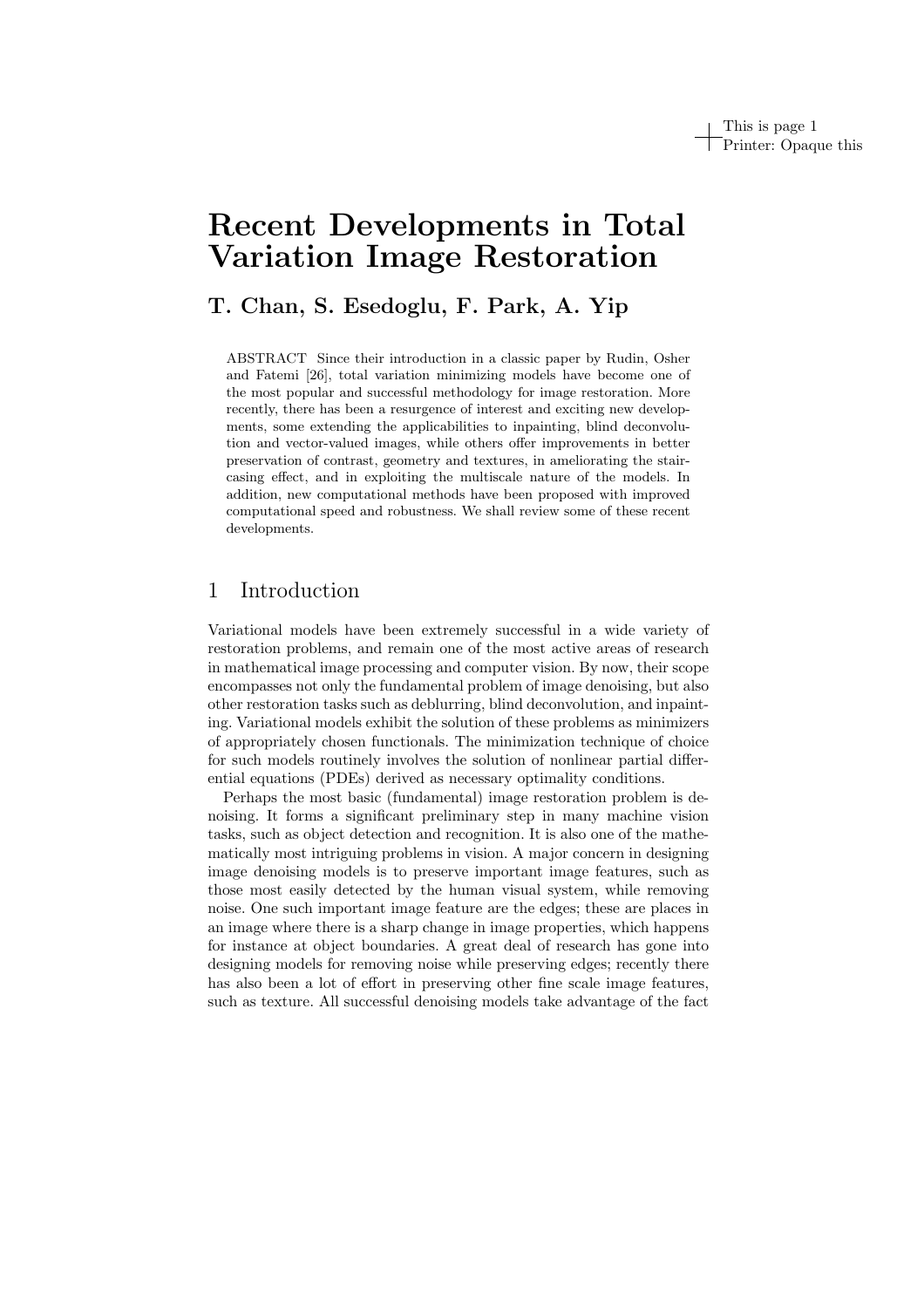that there is an inherent regularity found in natural images; this is how they attempt to tell apart noise and actual image information. Variational and PDE based models make it particularly easy to impose geometric regularity on the solutions obtained as denoised images, such as smoothness of boundaries. This is one of the main reasons behind their success.

Total variation based image restoration models were first introduced by Rudin, Osher, and Fatemi (ROF) in their pioneering work [26] on edge preserving image denoising. It is one of the earliest and best known examples of PDE based edge preserving denoising. It was designed with the explicit goal of preserving sharp discontinuities (edges) in images while removing noise and other unwanted fine scale detail. Being convex, the ROF model is one of the simplest variational models having this most desirable property. The revolutionary aspect of this model is its regularization term that allows for discontinuities but at the same time disfavors oscillations. It was originally formulated in [26] for grayscale imagery in the following form:

$$
\inf_{\int_{\Omega} (u-f)^2 dx = \sigma^2} \int_{\Omega} |\nabla u|.
$$
 (1.1)

Here,  $\Omega$  denotes the image domain (for instance, the computer screen), and is usually a rectangle. The function  $f(x): \Omega \to \mathbb{R}$  represents the given observed image, which is assumed to be corrupted by Gaussian noise of variance  $\sigma^2$ . The constraint of the optimization forces the minimization to take place over images that are consistent with this known noise level. The objective functional itself is called the *total variation* (TV) of the function  $u(x)$ ; for smooth images it is equivalent to the  $L^1$  norm of the derivative, and hence is some measure of the amount of oscillation found in the function  $u(x)$ . Optimization problem (1.1) is equivalent to the following unconstrained optimization, which was also first introduced in [26]:

$$
\inf_{u \in L^2(\Omega)} \int_{\Omega} |\nabla u| + \lambda \int_{\Omega} (u - f)^2 dx.
$$
 (1.2)

Here,  $\lambda \geq 0$  is a Lagrange multiplier. The equivalence of problems (1.1) and (1.2) has been established in [9]. In the original ROF paper [26] there is an iterative numerical procedure given for choosing  $\lambda$  so that the solution  $u(x)$  obtained solves  $(1.1)$ .

We point out that total variation based energies appear, and have been previously studied in, many different areas of pure and applied mathematics. For instance, the notion of total variation of a function and functions of bounded variation appear in the theory of minimal surfaces. In applied mathematics, total variation based models and analysis appear in more classical applications such as elasticity and fluid dynamics. Due to ROF, this notion has now become central also in image processing.

Over the years, the ROF model has been extended to many other image restoration tasks, and has been modified in a variety of ways to improve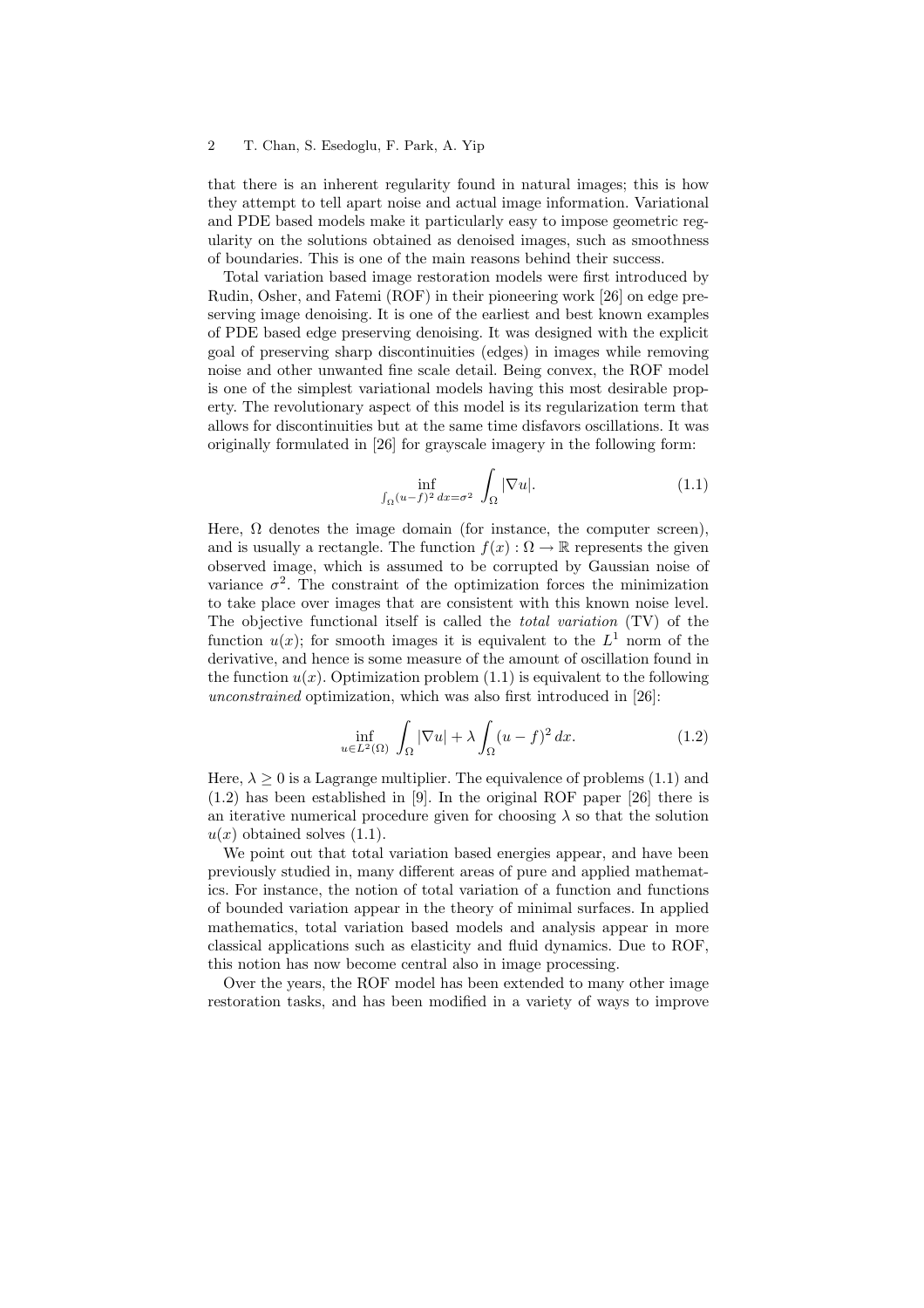its performance. In this article, we will concentrate on some recent developments in total variation based image restoration research. Some of these developments have led to new algorithms, and others to new models and theory. While we try to be comprehensive, we are of course limited to those topics and works that are of interest to us, and that we are familiar with. In particular, we aim to provide highlights of a number of new ideas that include the use of different norms in measuring fidelity, applications to new image processing tasks such as inpainting, and so on. We also hope that this article can serve as a guide to recent literature on some of these developments.

# 2 Properties and Extensions

# 2.1 BV Space and Basic Properties

The space of functions with bounded variation (BV) is an ideal choice for minimizers to the ROF model since BV provides regularity of solutions but also allows sharp discontinuities (edges). Many other spaces like the Sobolev space  $W^{1,1}$  do not allow edges. Before defining the space BV, we formally state the definition of TV as:

$$
\int_{\Omega} |\nabla f| = \sup \left\{ \int_{\Omega} f \nabla \cdot \mathbf{g} d\mathbf{x} \mid \mathbf{g} \in C_c^1(\Omega, \mathbb{R}^n), |\mathbf{g}(\mathbf{x})| \leq 1 \forall \mathbf{x} \in \Omega \right\} \quad (1.3)
$$

where  $f \in L^1(\Omega)$  and  $\Omega \subseteq \mathbb{R}^n$  is a bounded open set. We can now define where  $f \in L^1(\Omega)$  and  $\Omega \subseteq \mathbb{R}^n$  is a bounded open set. We can now define<br>the space BV as  $\{f \in L^1(\Omega) \mid \int_{\Omega} |\nabla f| < \infty\}$ . Thus, BV functions amount to  $L^1$  functions with bounded TV semi-norm. Moreover, through the TV semi-norm there is a natural link between BV and the ROF model.

Given the choice of  $BV(\Omega)$  as the appropriate space for minimizers of the ROF model  $(1.2)$ , there are the basic properties of existence and uniqueness to settle. The ROF model in unconstrained form (1.2) is a strictly convex functional, hence, admits a unique minimum. Moreover, it is shown in [9] functional, nence, admits a unique minimum. Moreover, it is shown in [9]<br>that the equality constraint  $\int_{\Omega} (u - f)^2 d\mathbf{x} = \sigma^2$  in the non-convex ROF that the equality constraint  $\int_{\Omega} (u - f)^2 dx = \sigma^2$  in the non-convex ROF model (1.1) is equivalent to the convex inequality constraint  $\int_{\Omega} (u - f)^2 dx \le$  $\sigma^2$ . Hence, the non-convex minimization in (1.1) is equivalent to a convex minimization problem which under some additional assumptions is further equivalent to the above unconstrained minimization (1.2).

For BV functions there is a useful coarea formulation linking the total variation to the level sets giving some insight into the behavior of the TV norm. Given a function  $f \in BV(\Omega)$  and  $\gamma \in \mathbb{R}$ , denote by  $\{f = \gamma\}$  the set:  $\mathbf{x} \in \mathbb{R}^2 \mid f(\mathbf{x}) = \gamma$ . Then, if f is regular, the TV of f can be given by:

$$
\int_{\Omega} |\nabla f| = \int_{-\infty}^{\infty} \int_{\{f=\gamma\}} ds \ d\gamma. \tag{1.4}
$$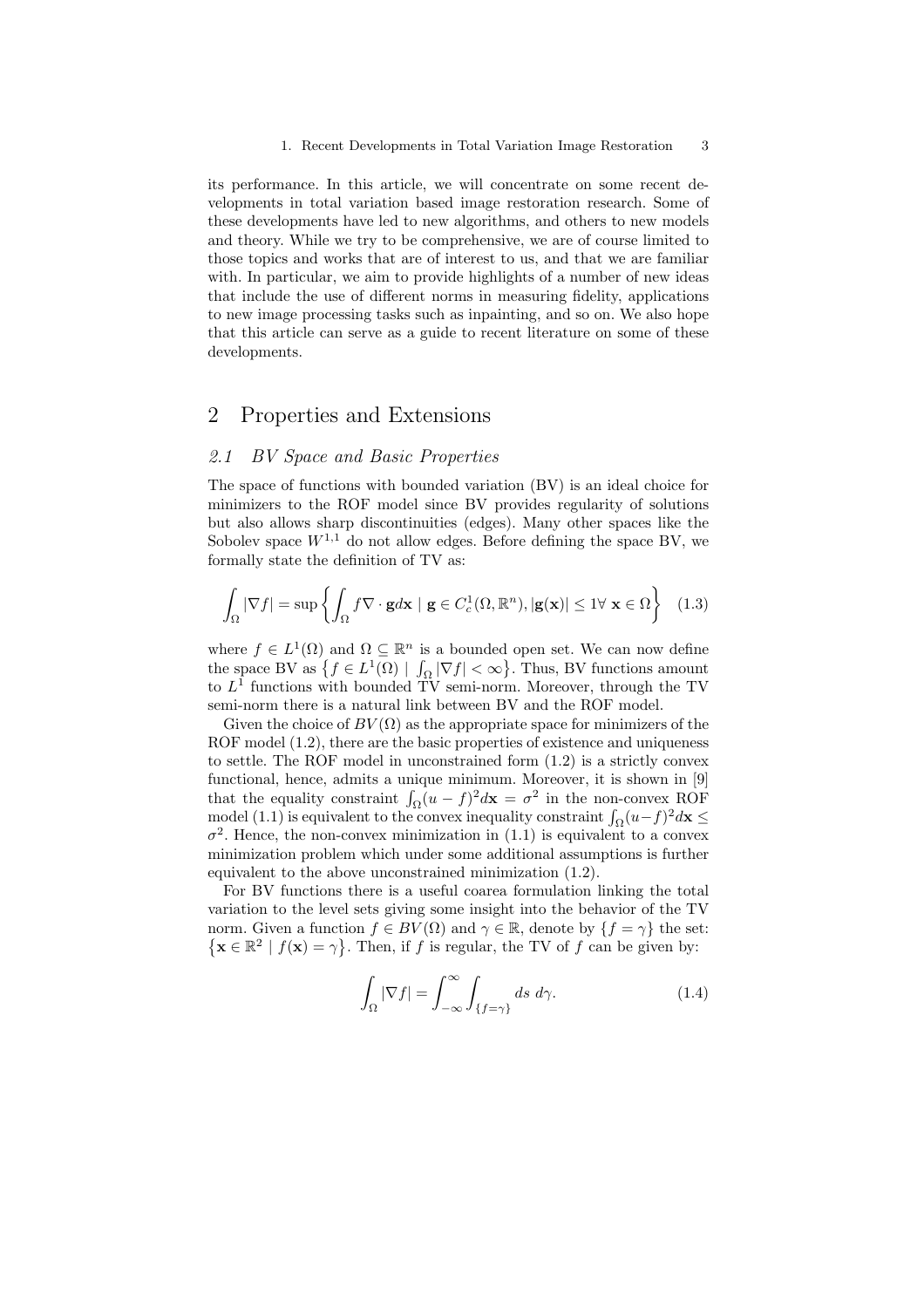Here, the term  $\int_{\{f=\gamma\}} ds$  represents the length of the set  $\{f=\gamma\}$ . The formula states that the TV norm of  $f$  can be obtained by integrating along all contours of  $\{f = \gamma\}$  for all values of  $\gamma$ . Thus, one can view TV as controlling both the size of the jumps in an image and the geometry of the level sets.

### 2.2 Multi-channel TV

Total variation based models can be extended to vector valued images in various ways.

An interesting generalization of TV denoising to vector valued images was proposed by Sapiro and Ringach [27]. The idea is to think of the image  $u: \mathbb{R}^2 \to \mathbb{R}^m$  as a parametrized two dimensional surface in  $\mathbb{R}^m$ , and to use the difference between eigenvalues of the first fundamental form as a measure of edge strength. A variational model results from integrating the square root of the magnitude of this difference as the regularization term.

Blomgren and Chan [5] generalized total variation regularization to vectorial data as the Euclidean norm of the vector of (scalar) total variations of the components. This generalization has the benefit that vector valued images defined on the line whose components are monotone functions with identical boundary conditions all have the same energy, regardless of their smoothness. This implies good edge preserving properties.

Another interesting approach generalizing edge preserving variational denoising models to vector valued images is due to Kimmel, Malladi, and Sochen [19]. They regard the given image  $u(x) : \mathbb{R}^2 \to \mathbb{R}^m$  as a surface in  $\mathbb{R}^{m+2}$ , and propose an area minimizing flow (which they call Beltrami flow) as a means of denoising it.

#### 2.3 Scale

The constant  $\lambda$  that appears in the ROF model plays the role of a "scale parameter". By tweaking  $\lambda$ , a user can select the level of detail desired in the reconstructed image. In this sense,  $\lambda$  in (1.2) is analogous to the time variable in scale space theories for nonlinear diffusion based denoising models. The geometric interpretation of the regularization term in (1.2) given by the co-area formula suggests that  $\lambda$  determines which image features are kept based on, roughly speaking, their "perimeter to area" ratio.

The intuitive link between  $\lambda$  and scale of image features can be exactly verified in the case of an image that consists of a white disk on a black background. Strong and Chan [28] determined the solution of the ROF functional for such a given image  $f(x)$ . It turns out to be  $(1 - \frac{1}{\lambda r}) f(x)$  for  $\lambda > \frac{1}{r}$ . In particular, there is always a loss of contrast in the reconstruction, no matter how large the fidelity constant  $\lambda$  is. And when  $\lambda \leq \frac{1}{r}$ , the solution is identically 0, meaning that the model prefers to remove disks of radius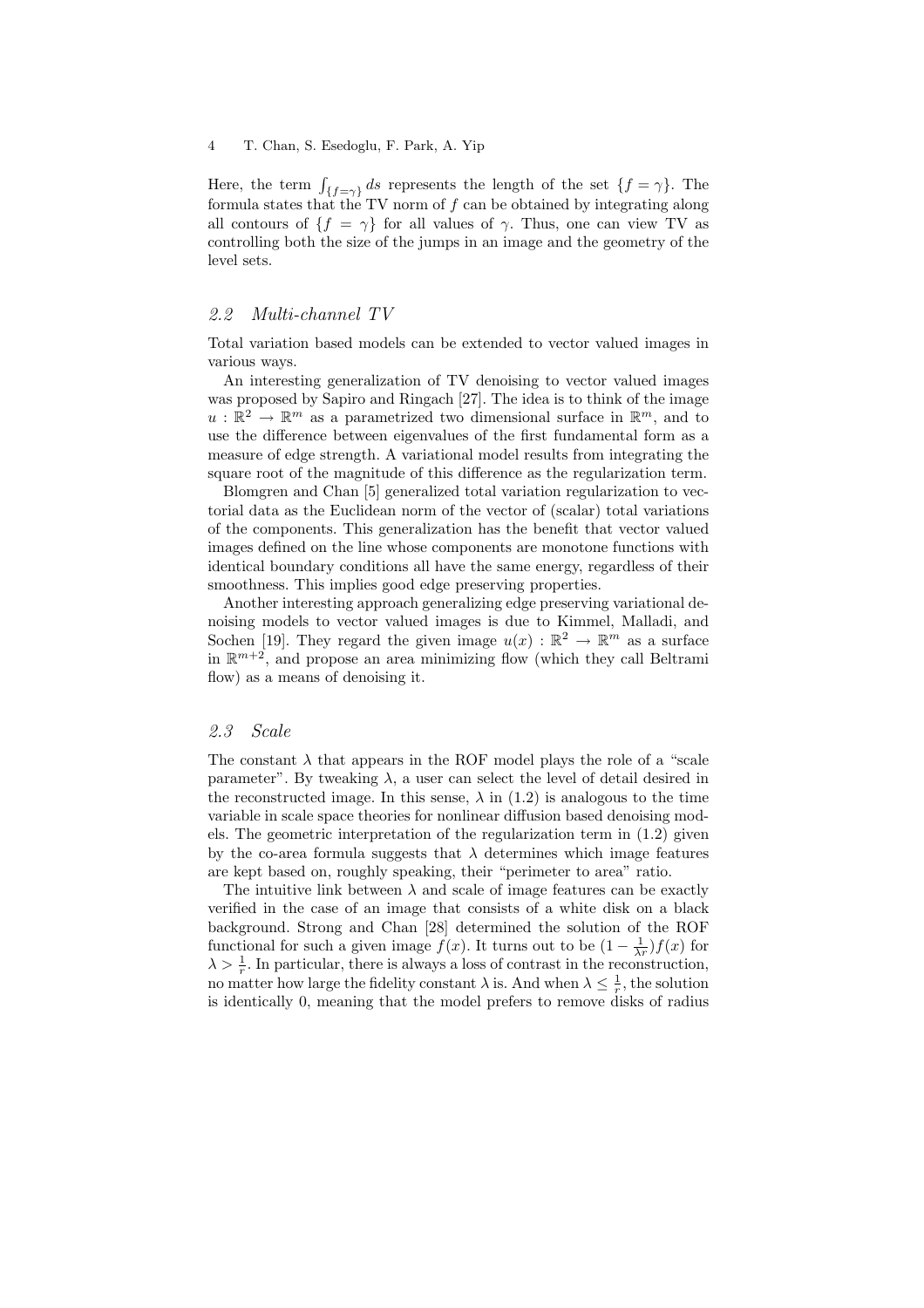less than  $\frac{1}{\lambda}$ . This simple but instructive example indicates how to relate the parameter  $\lambda$  to the scale of objects we desire to preserve in reconstructions. Strong and Chan's observation has been generalized to other exact solutions of the ROF model in [3].

The parameter  $\lambda$  can thus be used for performing multiscale decomposition of images: Image features at different scales are separated by minimizing the ROF energy using different values of  $\lambda$ . Recent research along these lines is described in Section 5.3.

# 3 Caveats

While using TV-norm as regularization can reduce oscillations and regularize the geometry of level sets without penalizing discontinuities, it possesses some properties which may be undesirable under some circumstances.

Loss of contrast. The total variation of a function, defined on a bounded domain, is decreased if we re-scale it around its mean value in such a way that the difference between the maximum and minimum value (contrast) is reduced. In [28, 22], the authors showed that for any non-trivial regularization parameter, the solution to the ROF model has a contrast loss. The example of a white disk with radius  $R$  over a black background discussed in Section 2.2 is a simple illustration. In this case, the contrast loss is inversely proportional to  $f(x)/r$  before the disk merges with the background. In general, reduction of the contrast of a feature by  $h > 0$  would induce a decrease in the regularization term of the ROF model by  $O(h)$  and an increase in the fidelity term by  $O(h^2)$  only. Such scalings of the regularization and fidelity terms favors the reduction of the contrast.

Loss of geometry. The co-area formula  $(1.4)$  reveals that, in addition to loss of contrast, the TV of a function may be decreased by reducing the length of each level set. In some cases, such a property of the TV-norm may lead to distortion of the geometry of level sets when applying the ROF model. In [28], Strong and Chan show that, for circular image features, their shape is preserved at least for a small change in the regularization parameter and their location is also preserved even they are corrupted by noise of moderate level. In [3], Bellettini et al. extend Strong and Chan's results and show that the set of all bounded connected shapes C that are shape-invariant in the solution of the ROF model is precisely given by

$$
\left\{ C \subset \mathbb{R}^N : C \text{ convex}, \partial C \in C^{1,1} \text{ and } \text{ess} \sup_{p \in \partial C} \kappa_{\partial C}(p) \leq |\partial C| / |C| \right\}.
$$

Here,  $|\partial C|$  is the perimeter of C,  $|C|$  is the area of C and  $\kappa_{\partial C}(p)$  is the curvature of  $\partial C$  at p. The downside of the above characterization is that the ROF model distorts the geometry of shapes that do not belong to the shape-invariant set. For instance, it has been shown in [22], if the input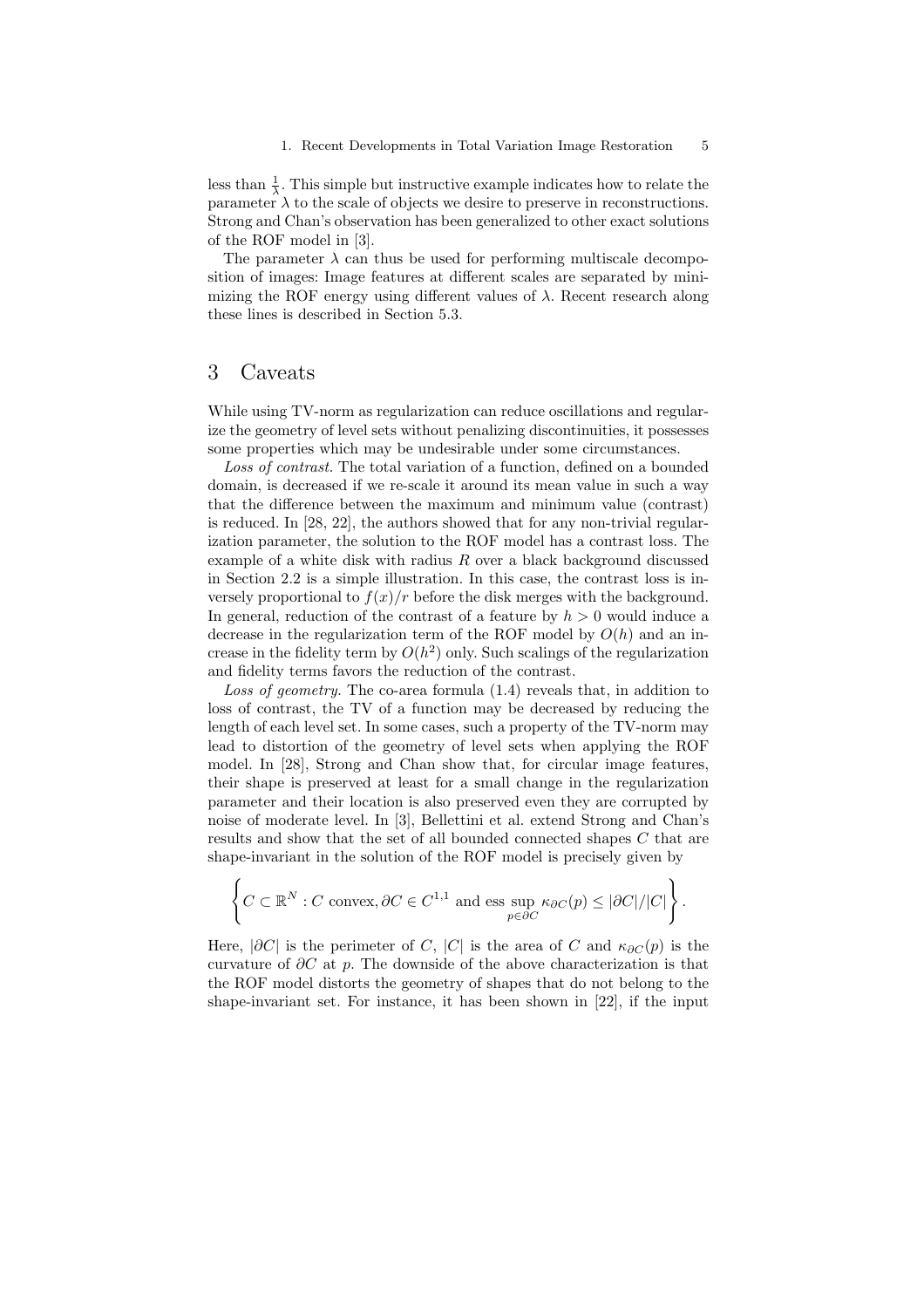image is a rectangle  $R$  over a background with a different intensity, then cutting a corner (an isosceles triangle) with height h of the rectangle would induce a reduction in the TV-norm by  $O(h)$  and an increment of the fitting term by  $O(h^2)$ , thus favoring cutting the corners.

Staircasing. This refers to the phenomenon that the denoised image may look blocky (piecewise constant). In the 1-D discrete case, there is a simple explanation to this — the preservation of monotonicity of neighboring values. Such a property requires that, for each i, if the input  $f = \{f_i\}$ satisfies  $f_i \leq f_{i+1}$  (resp.  $\geq$ ), then the output must satisfy  $u_i \leq u_{i+1}$  (resp.  $\geq$ ) for any λ. In the case where f satisfies  $f_{i₀-1} < f_{i₀} > f_{i₀+1} < f_{i₀+2}$ for some  $i_0$ , which often happens when the true signal is monotonically increasing around  $i_0$  and is corrupted by noise but u satisfies  $u_{i_0-1} < u_{i_0}$  $u_{i_0+1} < u_{i_0+2}$ , then, visually, u looks like a staircase at  $i_0$  but a monotonically increasing signal is more desirable. In the 2-D case, the monotonicity preserving property is no longer true in general, for instance, near corners of image features. However, away from the corners where the curvature of the level sets is high, staircase is often observed.

Loss of Texture. Although highly effective for denoising, the TV norm cannot preserve delicate small scale features like texture. This can be accounted for from a combination of the above mentioned geometry and contrast loss caveats of the ROF model which have the tendency to affect small scale features most severely.

# 4 Variants

Total variation based image reconstruction models have been extended in a variety of ways. Many of these are modifications of the original ROF functional (1.2), addressing the above mentioned caveats.

# 4.1 Iterated Refinement

A very interesting and innovative new perspective on the standard ROF model has been recently proposed by Osher et al. [24]. The new framework involved can be generalized to many convex reconstruction models (inverse problems) beyond TV based denoising. When applied to the ROF model in particular, this new approach fixes a number of its caveats, such as loss of contrast, and promises even further improvements in other significant aspects of reconstruction, such as preservation of textures.

The key idea is to compensate for the loss of signal in reconstructed images by minimizing the ROF model repeatedly, each time adding back the signal removed in the previous iteration. Thus, starting with a given  $f_0(x) := f(x)$ , repeat for  $j = 1, 2, 3, \ldots$ :

1. Set  $u_i(x) = \operatorname{argmin}_u$  of (1.2) using  $f_i(x)$  as the given image.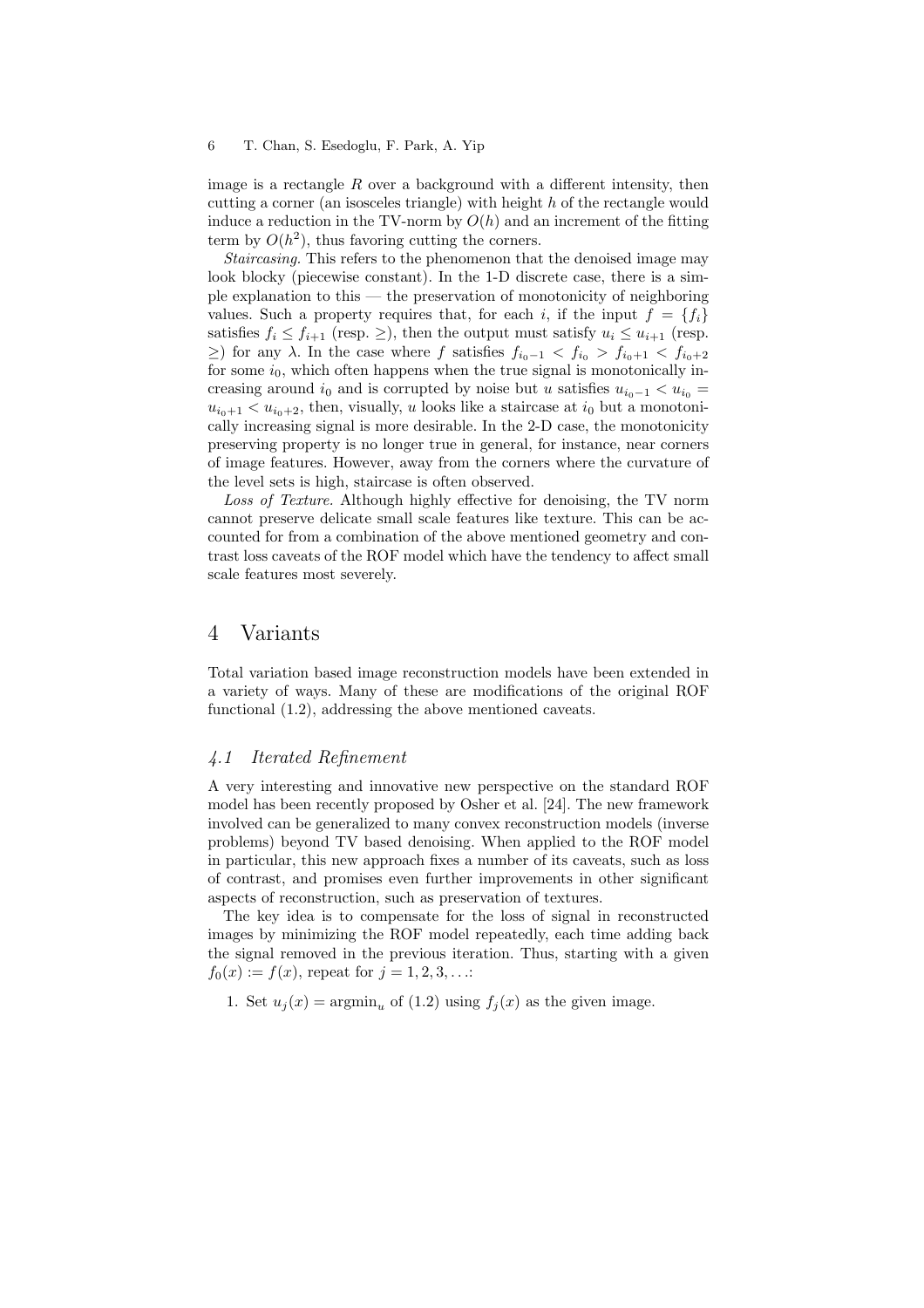1. Recent Developments in Total Variation Image Restoration 7

2. Set 
$$
f_{j+1}(x) = f_j(x) + (f - u_j(x))
$$
.

When applied to the characteristic function of a disk, this algorithm recovers it perfectly after a finite number of iterations without loss of contrast.

The algorithm can be generalized to inverse problems of the form  $\inf_u J(u)$ +  $H(u, f)$ . Here, J is a convex regularization term, and  $H(u, f)$  a fidelity term that is required to be convex in u for every f. In this setting, the iterative procedure above becomes: Start with  $u_0 = 0$ , repeat for  $j = 1, 2, 3, \ldots$ 

$$
u_{j+1} = \arg\min_{w} H(w, f) + J(w) - J(u_j) - \langle D_u J(u_j), w - u_j \rangle.
$$
 (1.5)

Here,  $D_u J(u_i)$  denotes the derivative of the functional J at the j-th iterate  $u_i$ , and  $\langle \cdot, \cdot \rangle$  represents the duality pairing. If J is non-differentiable (as in the ROF model), then  $D_u J(u_j)$  needs to be understood as an element of the subgradient  $\partial J(u_j)$  of J at  $u_j$ . It is clear from formula (1.5) that the algorithm involves removing from the regularization term  $J(u)$  its linearization at the current iterate  $u_i$ .

Formula (1.5) suggests the following definition: For  $p \in \partial J(v)$ , let

$$
D^{p}(u, v) := J(u) - J(v) - \langle p, u - v \rangle
$$

be the generalized Bregman distance associated with the functional J. It defines a notion of distance between two functions  $u$  and  $v$  because it satisfies the conditions  $D^p(u, v) \geq 0$  for all  $u, v$ , and  $D^p(u, u) = 0$ . However, it is not a metric as it needs not be symmetric or satisfy a triangle inequality.

A number of important general theorems have been established in [24], including:

- As long as the distance of the reconstructed image  $u_i$  to the given noisy  $f(x)$  remains greater than  $\sigma$  (the noise variance), the iteration decreases the Bregman distance of the iterates  $u_i$  to the *true* (i.e. noise-free) image.
- $H(u_j, f)$  decreases monotonically and tends to 0 as  $j \to \infty$ .

In [24], further results can be found about the convergence rate of the iterates  $u_i$  to the given image f under certain regularity assumptions on f.

# $\mathcal{A} \cdot \mathcal{Z} = L^1$  Fitting

A simple way to modify the ROF model in order to compensate for the loss of contrast is to replace the squared  $L^2$  norm in the fidelity term in  $(1.2)$  by the  $L<sup>1</sup>$  norm instead. The resulting energy is

$$
\int_{\Omega} |\nabla u| + \lambda \int_{\Omega} |u - f| \, dx. \tag{1.6}
$$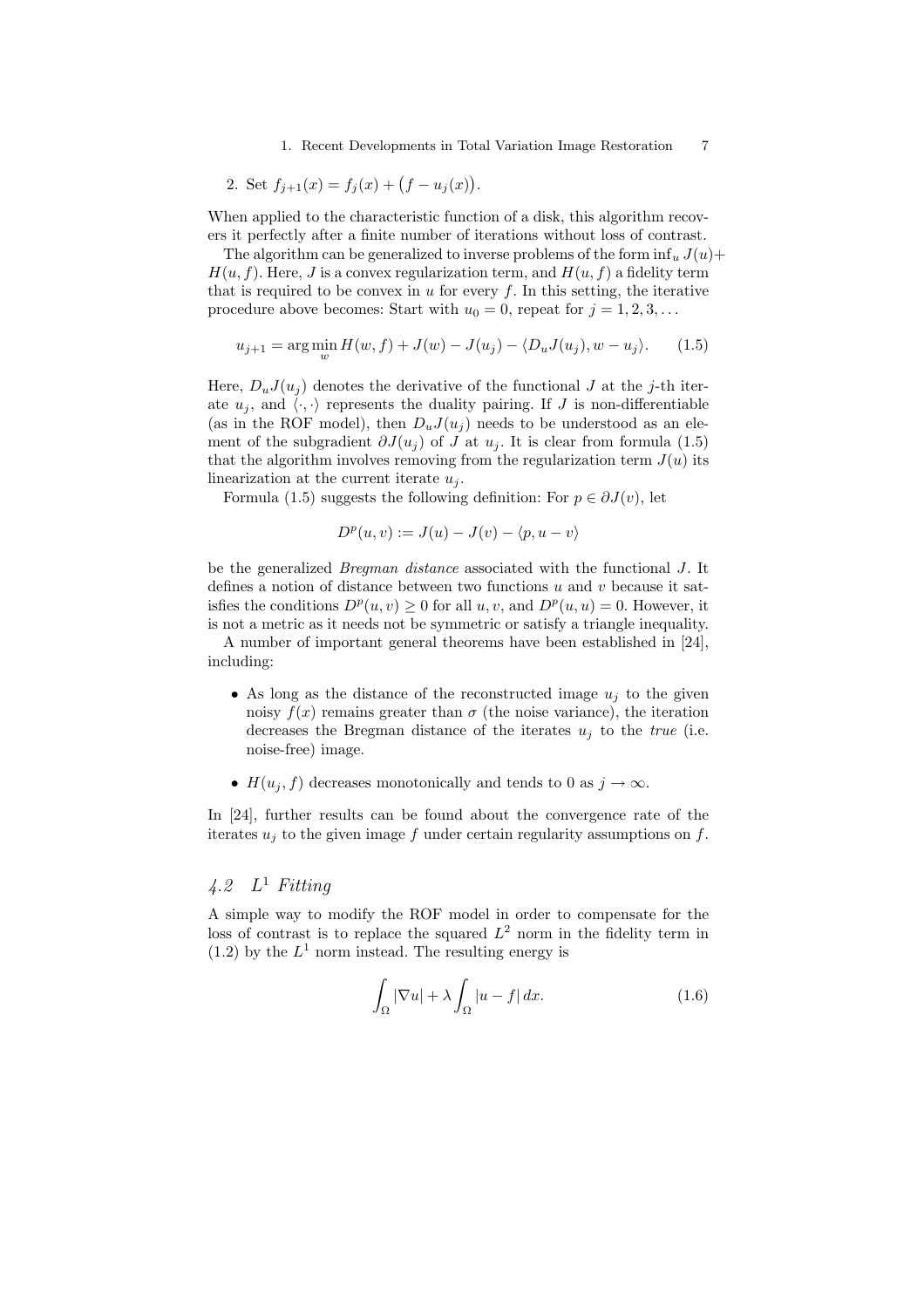Discrete versions of this model were studied for one dimensional signals by Alliney [1], and in higher dimensions by Nikolova [23]. In particular, it has been shown to be more effective that the standard ROF model in the presence of certain types of noise, such as salt and pepper. Recently, it has been studied in the continuous setting by Chan and Esedoglu [10].

Although the modification involved in (1.6) seems minor, it has certain desirable consequences. First and foremost, the scaling between the two terms of (1.6) is different from the one in the original ROF model (1.2), and leads to contrast invariance: If  $u(x)$  is the solution of (1.6) with  $f(x)$ as the given image, then  $cu(x)$  is the solution of (1.6) with  $cf(x)$  as the given image. This property does not hold for (1.2). A related consequence is: If the given image  $f(x)$  is the characteristic function of a set  $\Omega$  with smooth boundary, then the image is perfectly recovered by model (1.6) for large enough choices of the parameter  $\lambda$ . This is in contrast to the behavior of the ROF model, which always prefers to remove some of the original signal from the reconstructed one, and preserves a very small class of shapes. This statement can be generalized beyond original images given by characteristic functions of sets to show that a wide class of regular images are left unmodified by model (1.6) for large enough choices of the parameter  $\lambda$ .

In addition to having better contrast preservation properties, model (1.6) also turns out to be useful for the denoising of shapes. A natural variational model for denoising a shape S, which we model as a subset of  $\mathbb{R}^n$ , is the following:  $\min_{\Sigma \subset \mathbb{R}^n} \text{Per}(\Sigma) + \lambda |S \Delta \Sigma|$ , where the first term in the energy represents the perimeter of the set  $\Sigma$ , and the second represents the volume of the symmetric difference of the sets S and  $\Sigma$  weighted by the scale parameter  $\lambda > 0$ . This model is exactly the one we would get if the minimization in the standard ROF model (1.2) is restricted to functions of the form  $u(x) = 1_{\Sigma}(x)$  and  $f(x) = 1_{S}(x)$ . Unlike the standard ROF problem, however, this minimization is non-convex. In particular, standard approaches for solving it run the risk of getting stuck in local minima. The total variation model with  $L^1$  fidelity term (1.6) turns out to be a convex formulation of the shape denoising problem given above. Indeed, the following statement has been proved in [10]: Let  $u(x)$  be a minimizer of (1.6) for  $f(x) = 1_S(x)$ . Then, for a.e.  $\mu \in [0, 1]$ , the set  $\Sigma(\mu) = \{x \in \mathbb{R}^N : u(x) \ge \mu\}$ is a minimizer of the shape denoising problem. Thus, in order to solve the non-convex shape denoising problem, it suffices to solve instead the *convex* problem (1.6) and then take (essentially) any level set of that solution.

### 4.3 Anisotropic TV

In [18], Esedoglu and Osher introduced and studied anisotropic versions of the ROF model (1.2). The motivation is to privilege certain edge directions so that they are preferred in reconstructions. This can be useful in applications in which there may be prior geometric information available about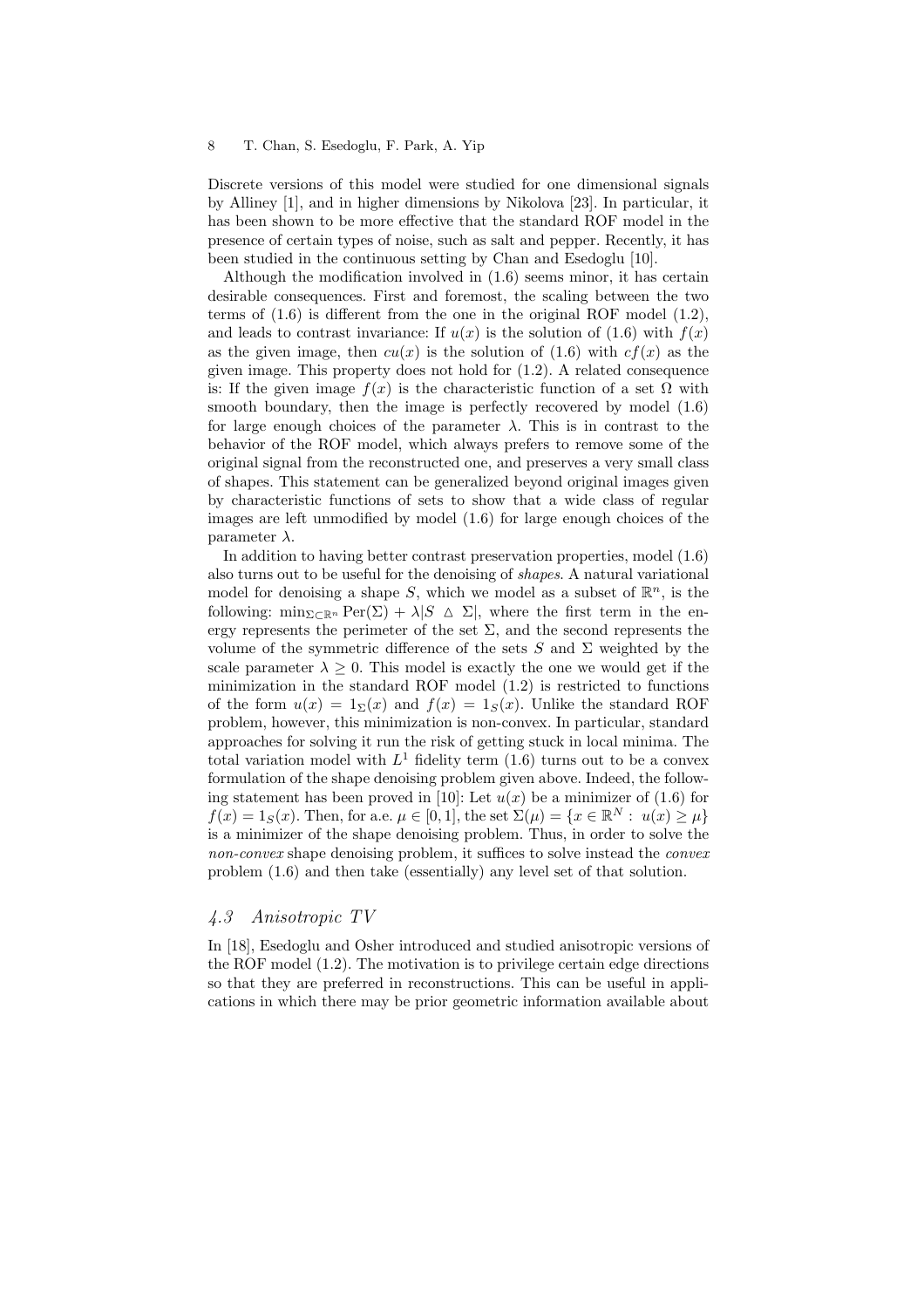the shapes expected in the recovered image. In particular, it can be used to restore characteristic functions of convex regions having desired shapes.

The idea proposed in [18] is to replace the total variation penalty term in (1.2) with the following more general term:

$$
\int_{\Omega} \phi(\nabla u) := \sup_{\substack{g \in C_c^1(\Omega; \mathbb{R}^n) \\ g(x) \in W_{\phi} \forall x \in \Omega}} \int_{\Omega} u(x) \text{div} g(x) dx
$$

where the function  $\phi : \mathbb{R}^n \to \mathbb{R}$  is a convex, positively one-homogeneous function that is 0 at the origin, and the set  $W_{\phi}$  is defined as follows:

$$
W_{\phi} := \{ y \in \mathbb{R}^n : x \cdot y \le \phi(x) \,\forall x \in \mathbb{R}^n \}.
$$

For example, if  $\phi(x) = |x|$ , then the set  $W_{\phi}$  turns out to be simply the unit For example, if  $\varphi(x) = |x|$ , then the set  $W_{\phi}$  turns out to be simply the unit ball  $\{y \in \mathbb{R}^N : |y| \le 1\}$ , and the definition of  $\int_{\Omega} \phi(\nabla u)$  given above reduces to the standard definition of total variation. Another simple example in two dimensions is  $\phi(x, y) = |x| + |y|$ , in which case the set  $W_{\phi}$  is just the closed unit square.

The set  $W_{\phi}$  defined above is the *Wulff shape* associated with the function  $φ$ . It determines the shapes that are compatible with the anisotropy  $φ$ . For example, it is proved in [18] that if  $f(x)$  is the characteristic function of (a scaled or translated version of) the Wulff shape  $W_{\phi}$ , then the solution u is a constant multiple of  $f(x)$ . This result generalizes that of Strong and Chan [28] and Meyer in [22] that concern the case of a disk for the standard ROF model.

If  $W_{\phi}$  is a convex polygon in two dimensions, then its sides act as preferred edge directions for the reconstructions obtained by the anisotropic ROF model. Indeed, it is proved in [18] that if  $u(x) = 1_{\Sigma}(x)$  is a solution to the anisotropic model, and if  $\Sigma$  is known to be a set with piecewise smooth boundary  $\partial \Sigma$ , then  $\partial \Sigma$  should include a line segment parallel to one of the sides of  $W_{\phi}$  wherever its tangent becomes parallel to one of those sides. On the other hand, one can show that  $\partial \Sigma$  can include corners that are different than the ones in  $\partial W_{\phi}$ .

In addition to being of interest for applications, the results of [18] are also of theoretical interest. Indeed, these anisotropic variants of total variation constitute an infinitude of equivalent regularizations (in the sense that the semi-norms they define are equivalent), yet the properties of their minimizers have been shown to be extremely different. That suggests that in general one should not expect an image restoration model to perform quite as well as the original ROF model just because its regularization term is equivalent to total variation.

# 4.4  $H^{1,p}$  Regularization and Inf Convolution

As discussed in Section 3, staircasing is one of the potential caveats to watch for when using total variation based regularization. It occurs even more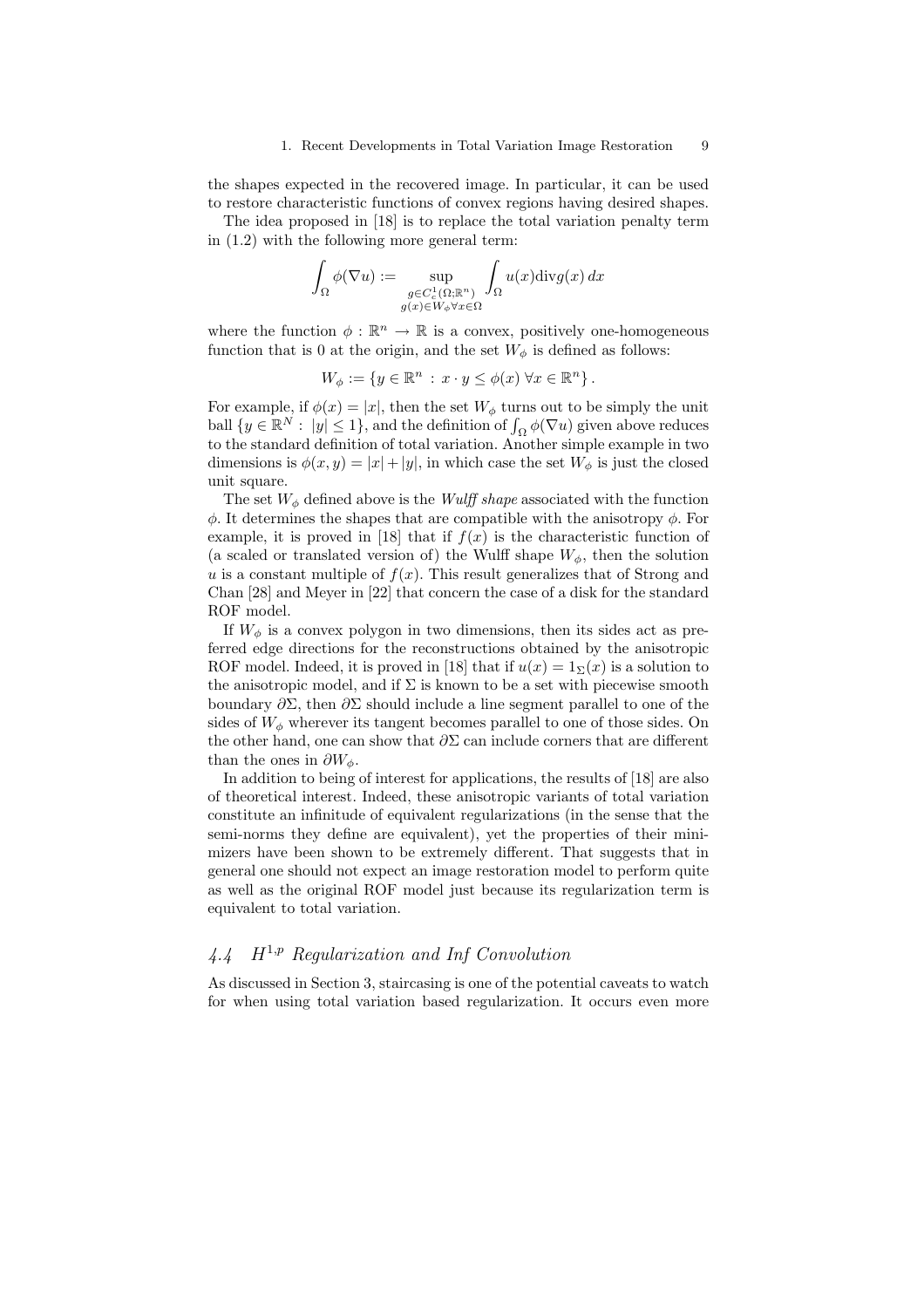severely in reconstructions by functionals that have a non-convex dependence on image gradients; one famous example is the Perona-Malik scheme, which can be thought of as gradient descent for such an energy functional whose dependence on image gradients grows sublinearly at infinity. The TV model is borderline convex: its dependence on image gradients is linear at infinity. This feature, which is responsible for its ability to reconstruct images with discontinuities, is also responsible for the staircasing effect.

A natural approach to overcoming the staircasing effect is to make the reconstruction model more convex in regions of moderate gradient (away from the edges). A functional designed to accomplish this was proposed by Blomgren, Mulet, Chan, and Wong [6]. It has the form

$$
\int_{\Omega} |\nabla u|^{P(|\nabla u|)} dx + \lambda \int_{\Omega} (u - f)^2 dx.
$$
 (1.7)

Here, the function  $P(\xi): \mathbb{R}^+ \to [0,2]$  is to be chosen so that it monotonically decreases from 2 to 0. A simple example is  $P(\xi) = \frac{2}{1+2\xi}$ .

The idea behind (1.7) is that the model automatically adapts the gradient exponent to fit the data, so that near edges it behaves exactly like the ROF model, and away from the edges it may behave more like the Dirichlet energy. This leads to much smoother reconstructions in regions of moderate gradient and thus prevents staircasing. On the other hand, unlike the ROF model, (1.7) is non-convex and difficult to analyze.

Another approach to preventing staircasing is to introduce higher order derivatives into the energy; the cost of moderately high but constant gradient regions is zero for such terms. On the other hand, a functional that depends on higher order derivatives would not maintain edges in its reconstructions. It is therefore necessary to once again allow the model to decide for itself where to use the total variation norm and where to use higher order derivative norms. One of the earliest proposals of this kind was made by Chambolle and Lions in [9], where they introduced the notion of inf  $convolution$  between two convex functionals. In this approach, an image  $u$ is decomposed into two parts:  $u = u_1 + u_2$ . The  $u_1$  component is measured using the total variation norm, while the second component  $u_2$  is measured using a higher order norm. The precise decomposition of  $u$  into these two components is part of the minimization problem. More precisely, one solves the following variational problem that now involves two unknowns:

$$
\inf_{u_1, u_2} \int_{\Omega} |\nabla u_1| + \alpha |D^2 u_2| + \lambda (u_1 + u_2 - f)^2 dx.
$$

Minimizing this energy requires the discontinuous component of the image to be allocated to the  $u_1$  component, while regions that are well approximated by moderate but nearly constant slopes get allocated to the  $u_2$ component at very little cost. This prevents staircasing to a remarkable degree in the one dimensional examples presented in [9]. Another method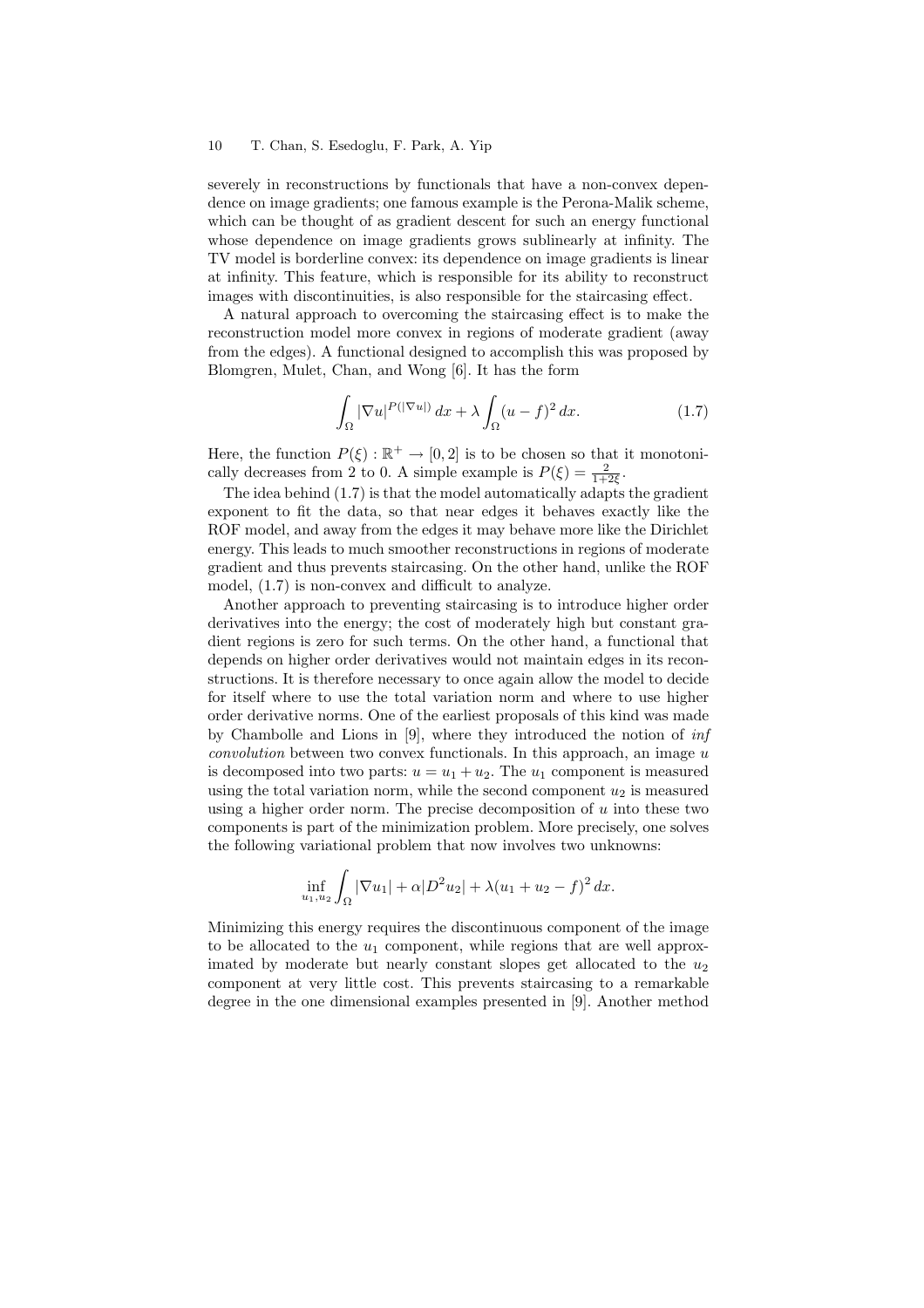that utilizes total variation and higher order derivatives to suppress staircasing is by Chan, Marquina, and Mulet in [13].

Despite the important contributions listed above, staircasing remains one of the challenges of total variation based image reconstructions.

# 5 Further Applications to Image Reconstruction

### 5.1 Deconvolution

The TV norm can also be used to regularize image deblurring problems. The forward degradation model for a blurred and noisy image can be realized as:  $f = k * u + \eta$ , where f is the observed (degraded) image, k a given point spread function (PSF), u the clean image,  $\eta$  an additive noise (often Gaussian), and ∗ denoting the convolution operator.

The task of restoring an image u under the above degradation is known as deconvolution if the PSF  $k$  is known or blind deconvolution if there is little or no known a priori information on the PSF. If we replace the  $u$  in the unconstrained ROF model (1.2) with the convolution  $k * u$ , then we arrive at the TV deconvolution model:

$$
\min_{u \in BV} ||k * u - f||_2^2 + \lambda_u ||u||_{TV}.
$$
\n(1.8)

Here, as in the ROF model (1.2), the regularization parameter  $\lambda_u$  is related to the statistical signal to noise ratio (SNR).

Extending the work by You and Kaveh [32], Chan and Wong introduce in [17] the TV blind deconvolution model:

$$
\min_{u,k \in BV} \|k * u - f\|_2^2 + \lambda_u \|u\|_{\text{TV}} + \lambda_k \|k\|_{\text{TV}}.
$$
\n(1.9)

where the additional parameter  $\lambda_k$  controls the spread of k. Moreover, solutions  $\{u(\lambda_k)\}\$  of (1.9) form a one parameter family corresponding to  $\lambda_k$ . The authors also propose an alternating minimization algorithm for minimizing the above energy (1.9) which we denote by  $F(u, k)$ . Here, given  $u^n$  one solves for  $k^{n+1} := \arg \min_k F(u^n, k)$ , then given  $k^{n+1}$ , one solves for  $u^{n+1} := \arg \min_u F(u, k^{n+1})$  alternatingly. Such an alternating procedure is shown to be convergent when the TV-norm is replaced by the  $H^1$ -norm.

A key advantage of using TV regularization for blind deconvolution is that the TV norm can recover sharp edges in the PSF (e.g. motion blur or out-of-focus blur) while not penalizing smooth transitions.

### 5.2 Inpainting

Image inpainting refers to the filling-in of missing or occluded regions in an image based on information available on the observed regions. A common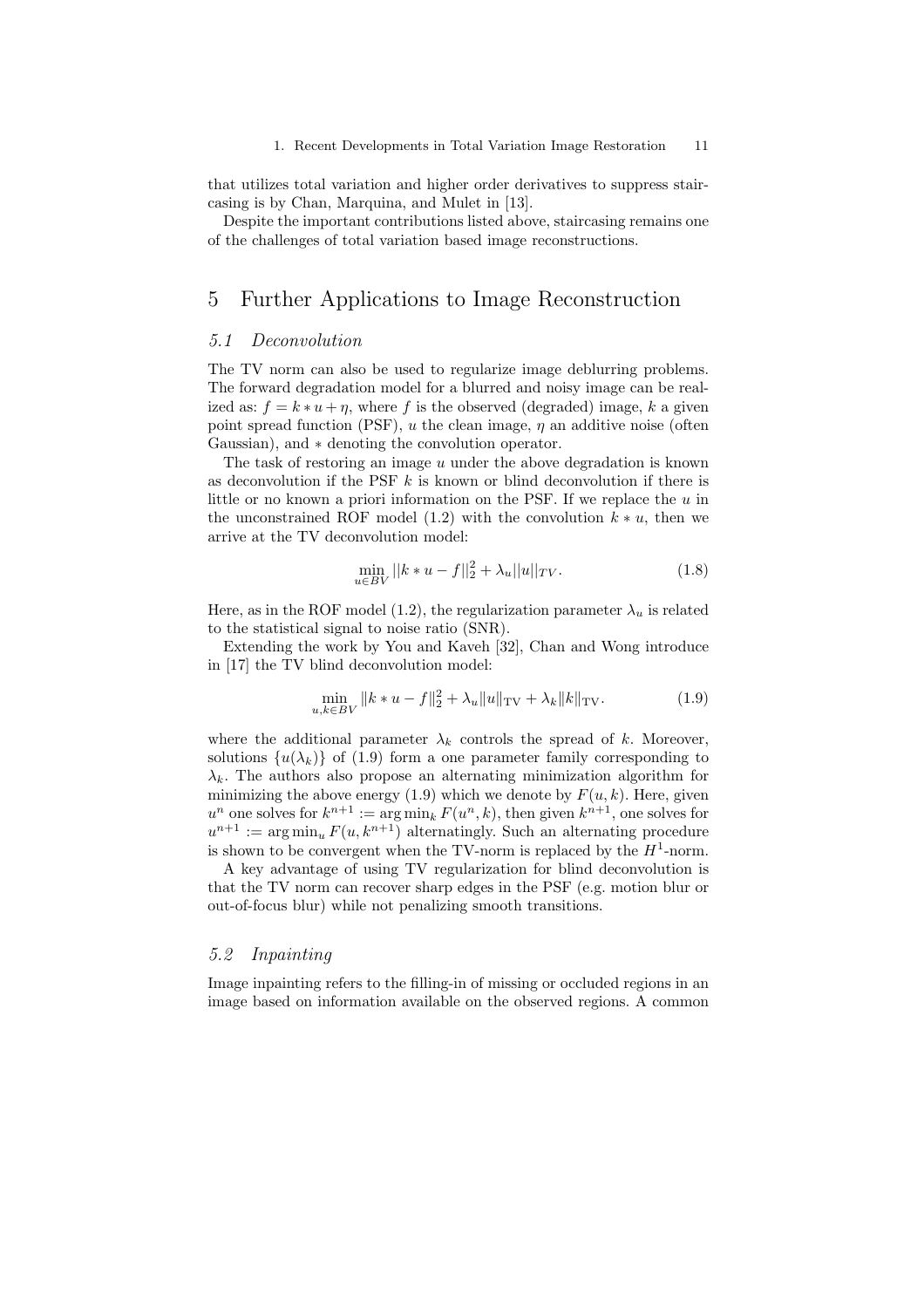principle for inpainting is to complete isophotes (level sets) in a natural way — such a philosophy is also true for professional artists to restore damaged ancient paintings. To this end, several successful inpainting models have been proposed such as Masnou and Morel [21] and Bertalmio et al. [4]. We refer the reader to [15] and the references therein for other more recent models. Among these models, Chan and Shen proposed in [15] a TV inpainting model which uses variational methods in inpainting. The basic ingredient is to solve the boundary value problem:

$$
\min_{u} \int_{\Omega} |\nabla u| \qquad \text{subject to} \qquad u = u_0 \qquad \text{in } \Omega \setminus D. \tag{1.10}
$$

Here,  $D$  is the missing region to be inpainted,  $u_0$  is the observed image whose value in  $D$  is missing. Thus, the TV inpainting method simply fillsin the missing region such that the TV in  $\Omega$  is minimized. The use of TV-norm is desirable because it has the effect of extending level sets into D without smearing discontinuities along the tangential direction of the boundary of D.

With a slight modification of  $(1.10)$ , simultaneous inpainting  $(in D)$  and denoising (in  $\Omega \setminus D$ ) may be done as follows:

$$
\min_{u} \int_{\Omega} |\nabla u| + \lambda \int_{\Omega \setminus D} (u - u_0)^2 dx. \tag{1.11}
$$

Define a spatial varying parameter  $\lambda_e(x)$  which is 0 in D and is  $\lambda$  in  $\Omega \setminus D$ . Then the Euler-Lagrange equation for (1.11) can be written as

$$
-\nabla \cdot \left(\frac{\nabla u}{|\nabla u|}\right) + 2\lambda_e(u - u_0) = 0
$$

which has the same form as that for the ROF model, except the regularization is switching between 0 and  $\lambda$  in different regions. Thus, it is easy to modify an implementation of the ROF model to the TV inpainting model. Finally, we remark that some variants of (1.11) such as curvature-driven diffusion [16] and Euler's Elastica [12] have been proposed which complete isophotes in a smoother way.

### 5.3 Texture and Multiscale Decompositions

Another way of looking at denoising problems is by separating a given noisy image f into two components to form the decomposition:  $f = u + v$ , where u is the denoised image and  $v = f - u$  the noise. In [22], Meyer adopts this view for the purpose of texture extraction where v captures not only noise but also texture. To do this, he proposed a new decomposition model:

$$
\inf_{u} \left\{ E(u) = \int_{\Omega} |\nabla u| + \lambda ||v||_*, f = u + v \right\}
$$
\n(1.12)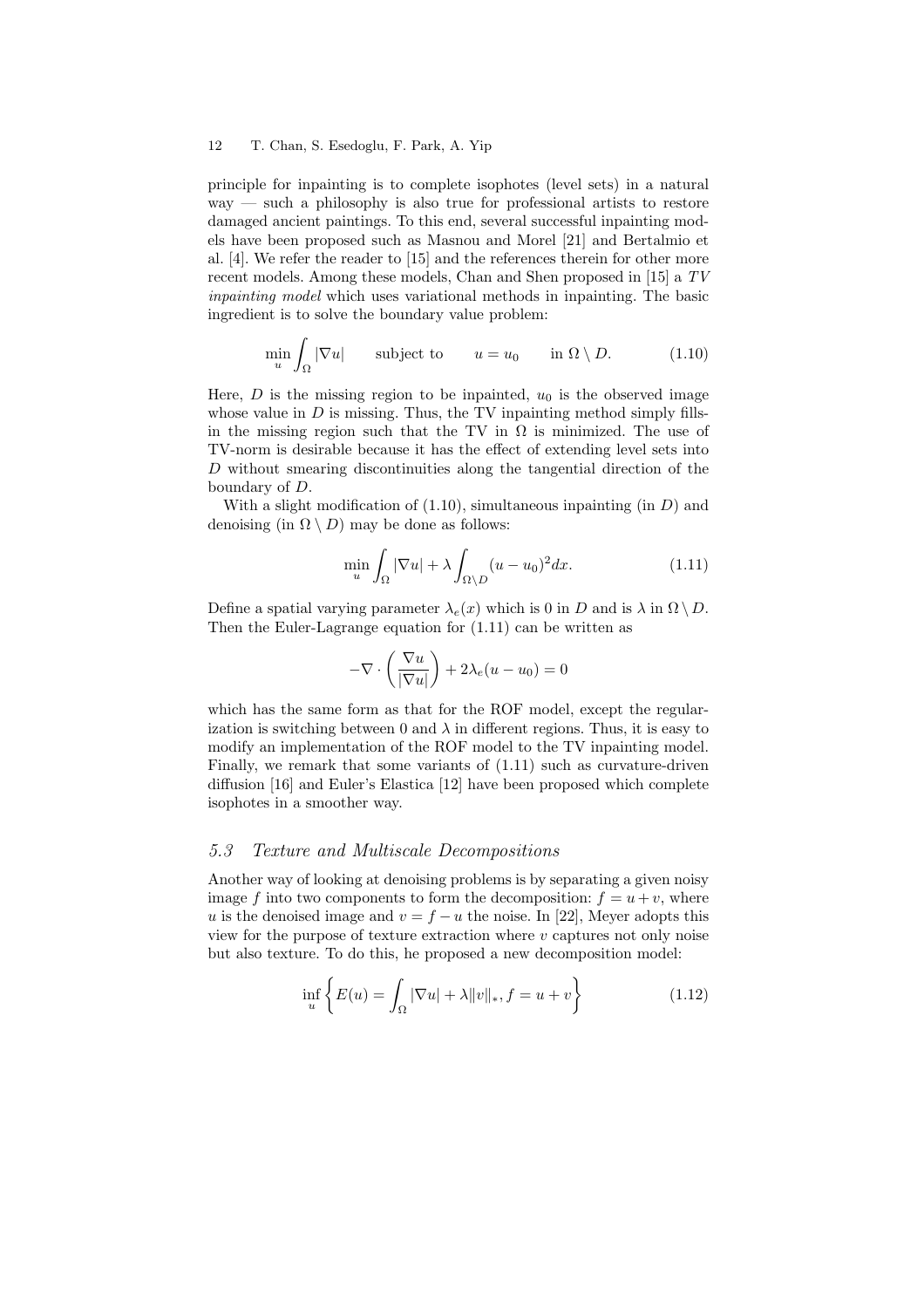#### 1. Recent Developments in Total Variation Image Restoration 13

where the ∗ norm is given by:

$$
||v||_* = \inf_{\mathbf{g} = (g_1, g_2)} \left\{ ||\sqrt{g_1^2 + g_2^2}||_{L^\infty} \mid v = \partial_x g_1 + \partial_y g_2 \right\}
$$
(1.13)

and the  $v$  component lies in what is essentially the dual space of BV, the G space:

$$
G = \{ v \mid v = \partial_x g_1 + \partial_y g_2 , g_1, g_2 \in L^{\infty}(\mathbb{R}^2) \}.
$$
 (1.14)

Here,  $v$  is an oscillatory function representing texture and the  $*$  norm is designed to give small value for these functions. Thus, the main idea in (1.12) is to try to pull out texture by controlling  $||v||_*$ . Experiments in [30, 25] (discussed below) visually show that the model (1.12) extracts texture better than the standard ROF model.

In practice, the model (1.12) is difficult to implement due to the nature of the ∗ norm. Vese and Osher [30] were the first to overcome this difficulty where they devise an  $L^p$  approximation to the norm  $\|\cdot\|_*$ . In a later work [25], Osher et al. propose another  $L^p$  approximation based on the  $H^{-1}$ norm and introduce a resulting fourth order PDE. Both works numerically demonstrate the effectiveness of the model (1.12) for texture extraction and also give some further applications to denoising and deblurring.

In a related work, Aujol et al. [2] propose a decomposition algorithm based on Meyer's work [22] where they further decompose an image as  $f = u+v+w$  where u, v, and w are cartoon, texture, and noise respectively.

Given the scale properties of the ROF model seen in Section 2.3, it is natural to consider a multiscale decomposition based on the ROF model. Multiscale decompositions are of particular interest since one may want to extract image features of many different scales (either coarse or fine). One such multiscale decomposition is Tadmor et al. [29] and proceeds in a hierarchical manner. After choosing an initial  $\lambda_0 = \lambda$  to remove the smallest oscillation in a given image f, the regularization parameters  $\{\lambda_i\}$ ,  $\lambda_j = 2^j \lambda$  induce a sequence of dyadic scales for  $j = 1, \ldots, k$ . If we denote by  $u_{\lambda_j}$  the solution to the ROF model (1.2) for parameter  $\lambda_j$ , then f has the decomposition:

$$
f = u_{\lambda_0} + u_{\lambda_1} + u_{\lambda_2} + \cdots + u_{\lambda_k} + v_{\lambda_k}.
$$

with  $v_{\lambda_k}$  denoting the k-th stage residual  $v_{\lambda_k} = f - (u_{\lambda_0} + u_{\lambda_1} + u_{\lambda_2} + \cdots +$  $u_{\lambda_k}$ ). Furthermore, the authors show that  $||v_{\lambda_k}||_* \to 0$  as  $k \to \infty$ . Hence  $||f - \sum_{i=0}^{k} u_{\lambda_i}||_* \to 0$  as  $k \to \infty$  and the decomposition converges to f in the ∗ norm. A related work based on merging dynamics of a monotonicity constrained TV model can be found in [14].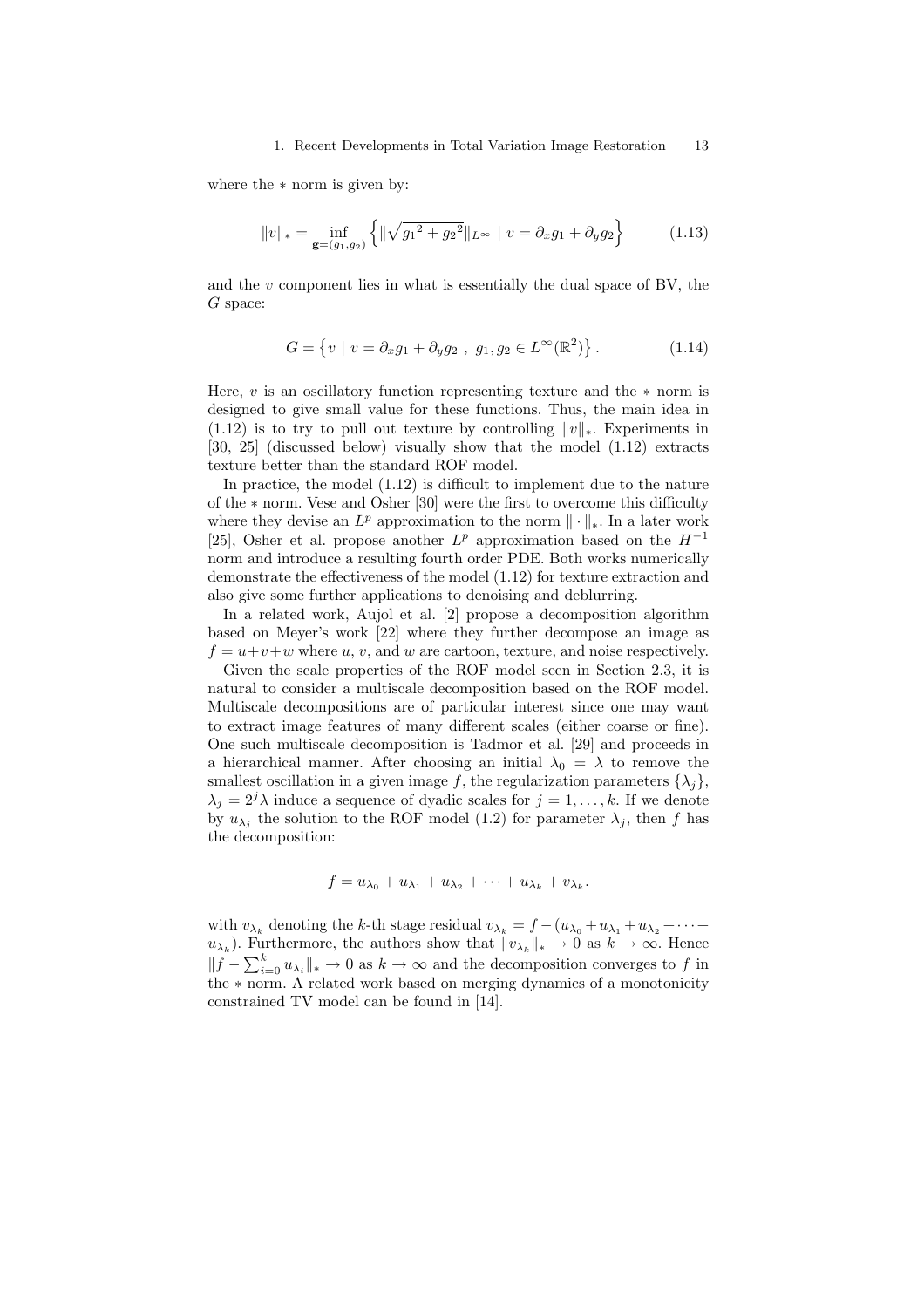# 6 Numerical Methods

There have been numerous numerical algorithms proposed for minimizing the ROF objective. Most of them fall into the three main approaches, namely, direct optimization, solving the associated Euler-Lagrange equations and using the dual variable explicitly in the solution process to overcome some computational difficulties encountered in the primal problem. We will focus on the latter two approaches.

# 6.1 Artificial Time Marching and Fixed Point Iteration

In their original paper [26], Rudin et al. proposed the use of artificial time marching to solve the Euler-Lagrange equations which is equivalent to the steepest descent of the energy function. More precisely, consider the image as a function of space and time and seek the steady state of the equation

$$
\frac{\partial u}{\partial t} = \nabla \cdot \left(\frac{\nabla u}{|\nabla u|_{\beta}}\right) - 2\lambda (u - f). \tag{1.15}
$$

Here,  $|\nabla u|_{\beta} := \sqrt{|\nabla u| + \beta^2}$  is a regularized version of  $|\nabla u|$  to reduce degeneracies in flat regions where  $|\nabla u| \approx 0$ . In numerical implementation, an explicit time marching scheme with time step  $\Delta t$  and space step size  $\Delta x$  is used. Under this method, the objective value of the ROF model is guaranteed to be decreasing and the solution will tend to the unique minimizer as time increases. However, the convergence is usually slow due to the Courant-Friedrichs-Lewy (CFL) condition,  $\Delta t \leq c \Delta x^2 |\nabla u|$  for some constant  $c > 0$  (see [20]), imposed on the size of the time step, especially in flat regions where  $|\nabla u| \approx 0$ . To relax the CFL condition, Marquina and Osher use, in [20], a "preconditioning" technique to cancel singularities due to the degenerate diffusion coefficient  $1/|\nabla u|$ :

$$
\frac{\partial u}{\partial t} = |\nabla u| \left[ \nabla \cdot \left( \frac{\nabla u}{|\nabla u|_{\beta}} \right) - 2\lambda (u - f) \right] \tag{1.16}
$$

which can also be viewed as mean curvature motion with a forcing term  $-2\lambda(u-f)$ . Explicit schemes suggested in [20] for solving the above equation improve the CFL to  $\Delta t \leq c\Delta x^2$  which is independent of  $|\nabla u|$ .

To completely get rid of CFL conditions, Vogel and Oman proposed in [31] a fixed point iteration scheme (FP) which solves the stationary Euler-Lagrange directly. The Euler-Lagrange equation is linearized by lagging the diffusion coefficient and thus the  $(i + 1)$ -th iterate is obtained by solving the sparse linear equation:

$$
\nabla \cdot \left(\frac{\nabla u^{i+1}}{|\nabla u^i|_{\beta}}\right) - \lambda (u^{i+1} - f) = 0.
$$
 (1.17)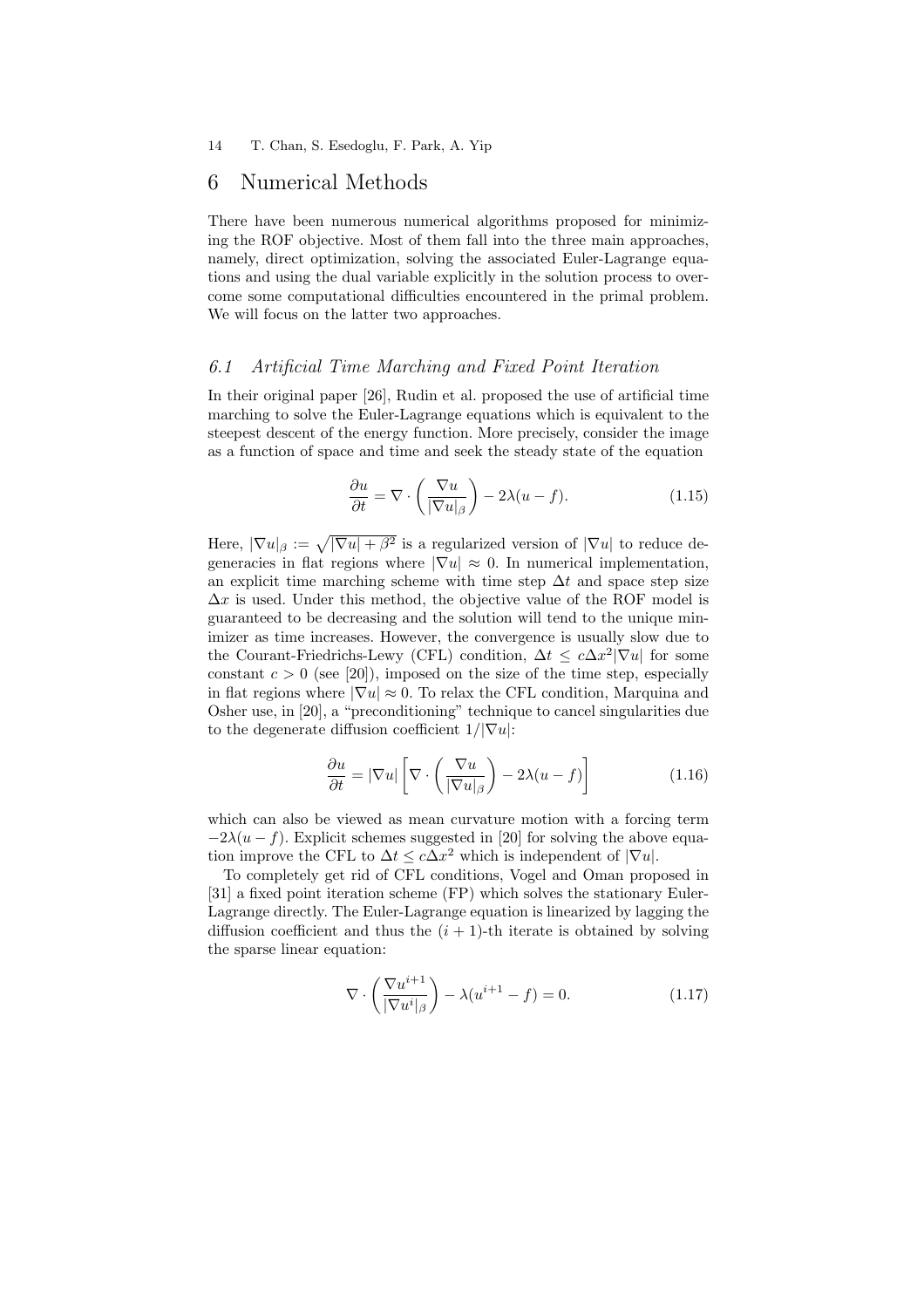While this method converges only linearly, empirically, only a few iterations are needed to achieve visual accuracy. In practice, one typically employs specifically designed fast solvers to solve  $(1.17)$  in each iteration.

### 6.2 Duality-based Methods

The methods described in Section 5.1 are based on solving the primal Euler-Lagrange equation which is degenerate in regions where  $\nabla u = 0$ . Although regularization by  $1/|\nabla u|_{\beta}$  avoids the coefficient of the parabolic term becoming arbitrarily large, the use of a large enough  $\beta$  for effective regularization will reduce the ability of the ROF model to preserve edges.

Chan et al. in [11], Carter in [7] and Chambolle in [8] exploit the dual formulation of the ROF model By using the identity  $\|\mathbf{x}\| \equiv \sup_{\|\mathbf{g}\| \leq 1} \mathbf{x} \cdot \mathbf{g}$ for vectors in Euclidean spaces and treating g as the dual variable, one arrives at the dual formulation:

$$
\sup_{\mathbf{g}\in C_c^1(\Omega,B^2)} \int_{\Omega} f \nabla \cdot \mathbf{g} dx - \frac{1}{2\lambda} \int_{\Omega} (\nabla \cdot \mathbf{g})^2 dx \tag{1.18}
$$

where  $B^2$  is the unit disk in  $\mathbb{R}^2$ . Once **g** is obtained, the primal variable can be recovered by  $u = f - \lambda^{-1} \nabla \cdot \mathbf{g}$ . A promise of the dual formulation is that the objective function is differentiable in g, unlike the primal problem which is badly behaved when  $\nabla u = 0$ . However, the optimization problem becomes a constrained one which requires additional complexity to solve.

The approach used in [11] solves for u and  $g$  simultaneously. Its derivation starts by treating the term  $\nabla u / |\nabla u|$  in the primal Euler-Lagrange equation as an independent variable g, leading to the system:

$$
-\nabla \cdot \mathbf{g} + \lambda (u - f) = 0, \qquad \mathbf{g} |\nabla u|_{\beta} - \nabla u = 0.
$$

The above system of nonlinear equations is solved by Newton's method and quadratic convergence rate is almost always achieved. In the Newton updates, one may combine the two equations to eliminate the need to update  $\mathbf{g}$ , thus the cost per iteration is as cheap as the fixed point iteration  $(1.17)$ . Empirically, this primal-dual method is much more robust than applying Newton's method directly to the primal problem in u only.

In [8], Chambolle devised an efficient algorithm solely based on the dual formulation (1.18). By carefully looking at the Euler-Lagrange equation for (1.18) and eliminating the associated Lagrange multipliers, one arrives at solving  $H(\mathbf{g}) - |H(\mathbf{g})| = 0$  where  $H(\mathbf{g}) = -\nabla (f - \lambda^{-1} \nabla \cdot \mathbf{g})$  is the negative of the gradient of the primal variable  $u$ . The update formula for  $g$  used in [8] is a simple relaxation  $\mathbf{g}^{n+1} = \frac{\mathbf{g}^n + \tau H(\mathbf{g}^n)}{1 + \tau |H(\mathbf{g}^n)|}$  where  $\tau > 0$  is chosen to be small enough so that the iteration converges.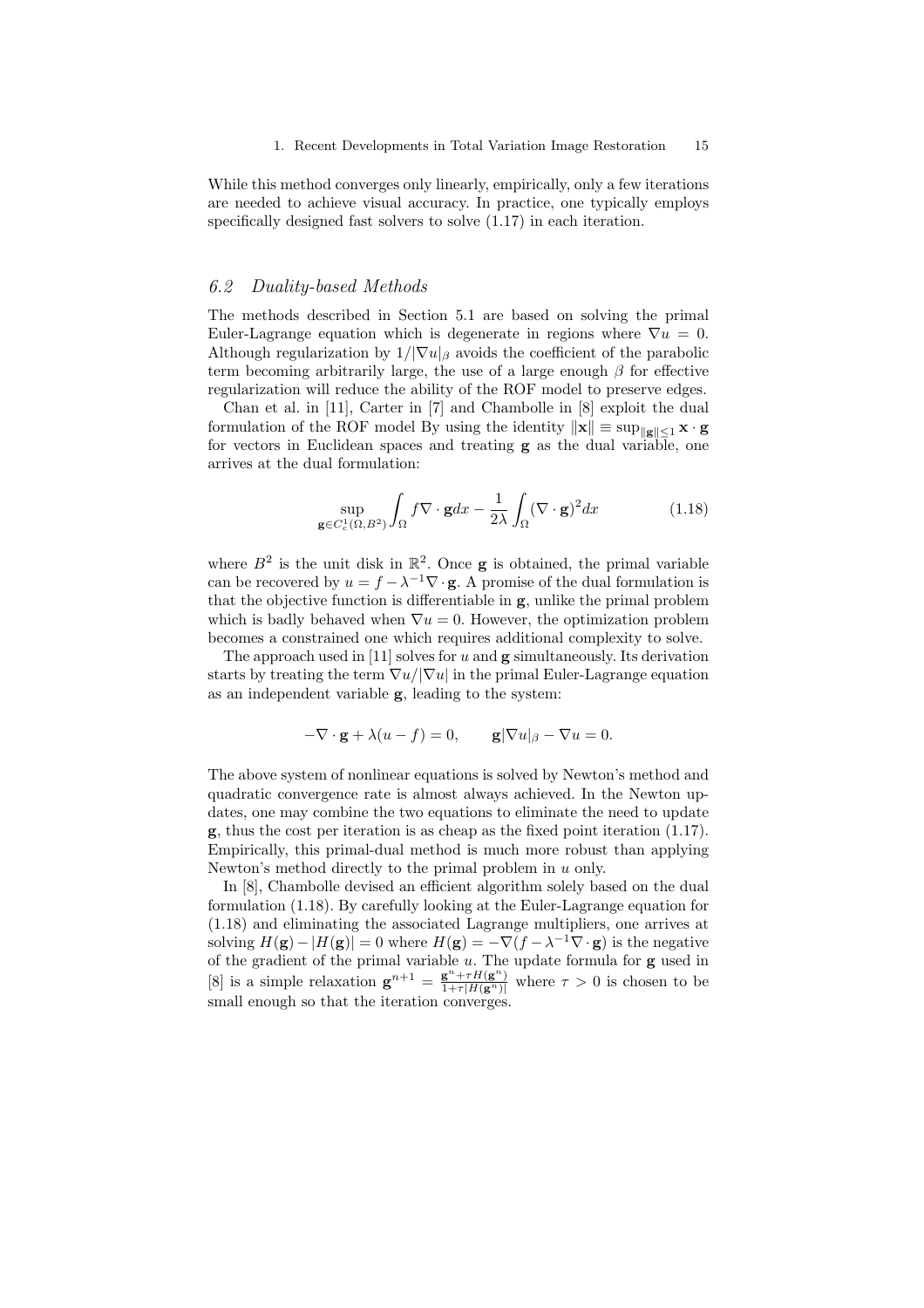### 7 References

- [1] S. Alliney. A Property of the Minimum Vectors of a Regularizing Functional Defined by Means of the Absolute Norm. IEEE Trans. Signal Process., 45:913–917, 1997.
- [2] J.-F. Aujol, G. Aubert, L. Blanc-Feraud, and A. Chambolle. Image Decomposition: Applications to Textured Images and SAR Images. Technical Report 4704, INRIA, France, 2002.
- [3] G. Bellettini, V. Caselles, and M. Novaga. The Total Variation Flow in  $\mathbb{R}^n$ . J. Differtial. Equations, 184:475-525, 2002.
- [4] M. Bertalmio, G. Sapiro, V. Caselles, and C. Ballester. Image Inpainting. In Proc. 27th Ann. Conf. on Comput. Graph. & Interactive Tech., pages 417–427, 2000.
- [5] P. Blomgren and T. Chan. Color TV: Total Variation Methods for Restoration of Vector-Valued Images. IEEE Trans. Image Proc., 7:304–309, 1998.
- [6] P. Blomgren, P. Mulet, T. Chan, and C. Wong. Total Variation Image Restoration: Numerical Methods and Extensions. In ICIP, pages 384– 387, Santa Barbara, 1997.
- [7] J. Carter. Dual Methods for Total Variation-based Image Restoration. PhD thesis, UCLA, Los Angeles, CA, 2001.
- [8] A. Chambolle. An Algorithm for Total Variation Minimization and Applications. J. Math. Imaging Vision, 20:89–97, 2004.
- [9] A. Chambolle and P. Lions. Image Recovery via Total Variation Minimization and Related Problems. Numer. Math., 76:167–188, 1997.
- [10] T. Chan and S. Esedoglu. Aspects of Total Variation Regularized  $L^1$ Function Approximation. UCLA CAM Report, 04-07, 2004. Accepted for publication in SIAM J. Appl. Math.
- [11] T. Chan, G. Golub, and P. Mulet. A Nonlinear Primal-dual Method for Total Variation-based Image Restoration. SIAM J. Sci. Comp., 20:1964–1977, 1999.
- [12] T. Chan, S. Kang, and J. Shen. Euler's Elastica and Curvature-based Image Inpainting. SIAM J. Appl. Math., 63(2):564–592, 2002.
- [13] T. Chan, M. Marquina, and P. Mulet. High-order Total Variationbased Image Restoration. SIAM J. Sci. Comput., 22:503–516, 2000.
- [14] T. Chan and F. Park. Data Dependent Multiscale Total Variation Based Image Decomposition and Contrast Preserving Denoising. UCLA CAM Report, 04-15, 2004.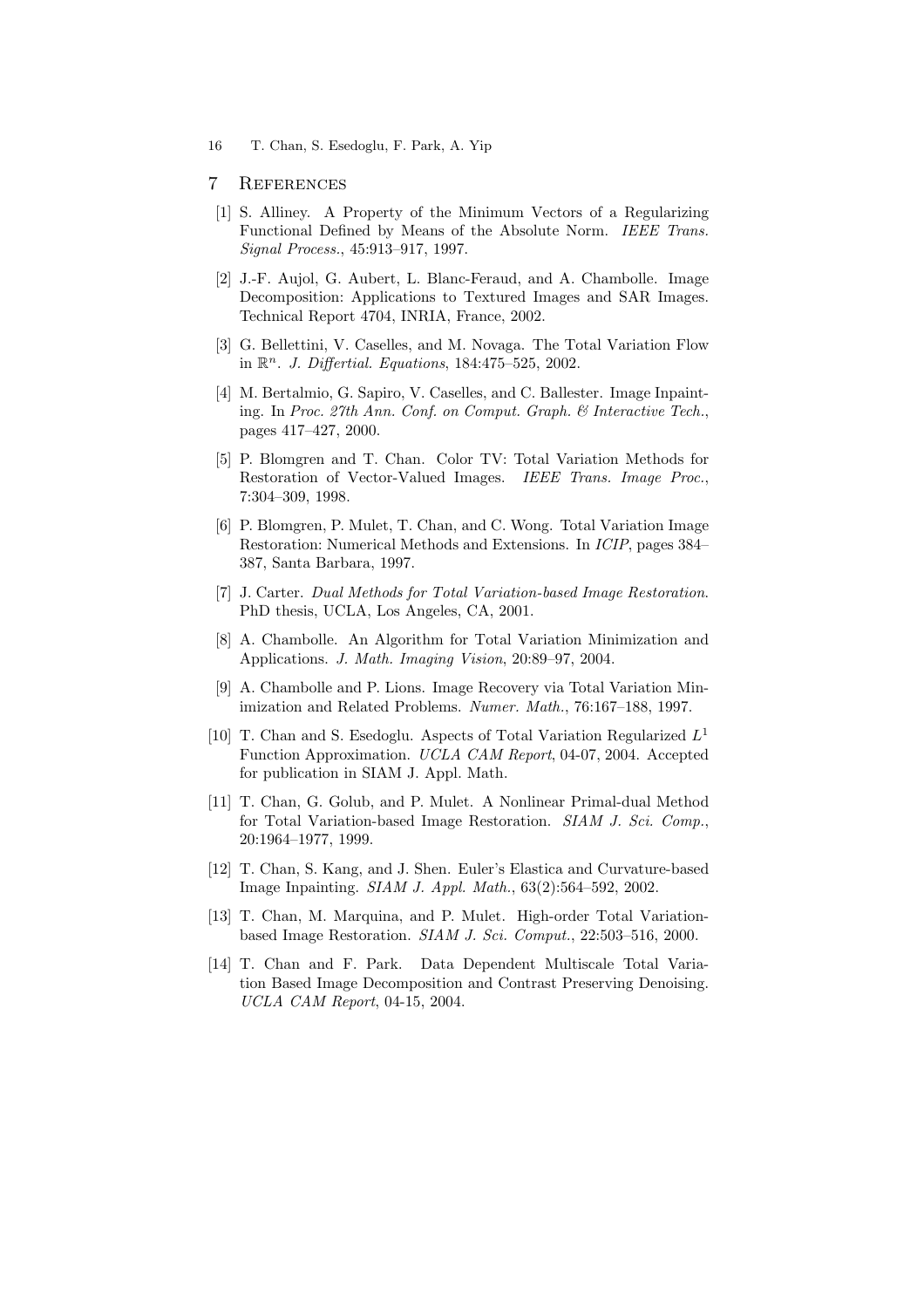1. Recent Developments in Total Variation Image Restoration 17

- [15] T. Chan and J. Shen. Mathematical Models of Local Non-texture Inpaintings. SIAM J. Appl. Math., 62:1019–1043, 2001.
- [16] T. Chan and J. Shen. Non-texture Inpaintings by Curvature-driven Diffusions (CDD). J. Visual Comm. Image Rep., 12(4):436–449, 2001.
- [17] T. Chan and C. Wong. Total Variation Blind Deconvolution. IEEE Trans. Image Process., 7:370–375, 1998.
- [18] S. Esedoglu and S. Osher. Decomposition of Images by the Anisotropic Rudin-Osher-Fatemi Model. Comm. Pure Appl. Math., 57:1609–1626, 2004.
- [19] R. Kimmel, R. Malladi, and N. Sochen. Images as Embedded Maps and Minimal Surfaces: Movies, Color, Texture, and Volumetric Medical Images. IJCV, 39:111–129, 2000.
- [20] A. Marquina and S. Osher. Explicit Algorithms for a New Time Dependent Model Based on Level Set Motion for Nonlinear Deblurring and Noise Removal. SIAM J. Sci. Comp., 22:387–405, 2000.
- [21] S. Masnou and J. Morel. Level-lines based Disocclusion. In Proc. 5th IEEE Int. Conf. on Image Process., pages 259–263, Chicago, IL, 1998.
- [22] Y. Meyer. Oscillating Patterns in Image Processing and in some Nonlinear Evolution Equations. AMS, 2001. (Lewis Memorial Lectures).
- [23] M. Nikolova. Minimizers of cost-functions involving nonsmooth datafidelity terms. SIAM J. Numer. Anal., 40:965–994, 2002.
- [24] S. Osher, M. Burger, D. Goldfarb, J. Xu, and W. Yin. An Iterative Regularization Method for Total Variation Based Image Restoration. UCLA CAM Report, 04-13, 2004.
- [25] S. Osher, A. Sole, and L. Vese. Image Decomposition and Restoration Using Total Variation Minimization and the  $H^{-1}$  Norm. *Multiscale* Model. Simul., 1:349–370, 2003.
- [26] L. Rudin, S. Osher, and E. Fatemi. Nonlinear Total Variation based Noise Removal Algorithms. Physica D, 60:259–268, 1992.
- [27] G. Sapiro and D. Ringach. Anisotropic Diffusion of Multivalued Images with Applications to Color Filtering. IEEE Trans. Image Process., 5:1582–1586, 1996.
- [28] D. Strong and T. Chan. Edge-preserving and Scale-dependent Properties of Total Variation Regularization. Inv. Probl., 19:165–187, 2003.